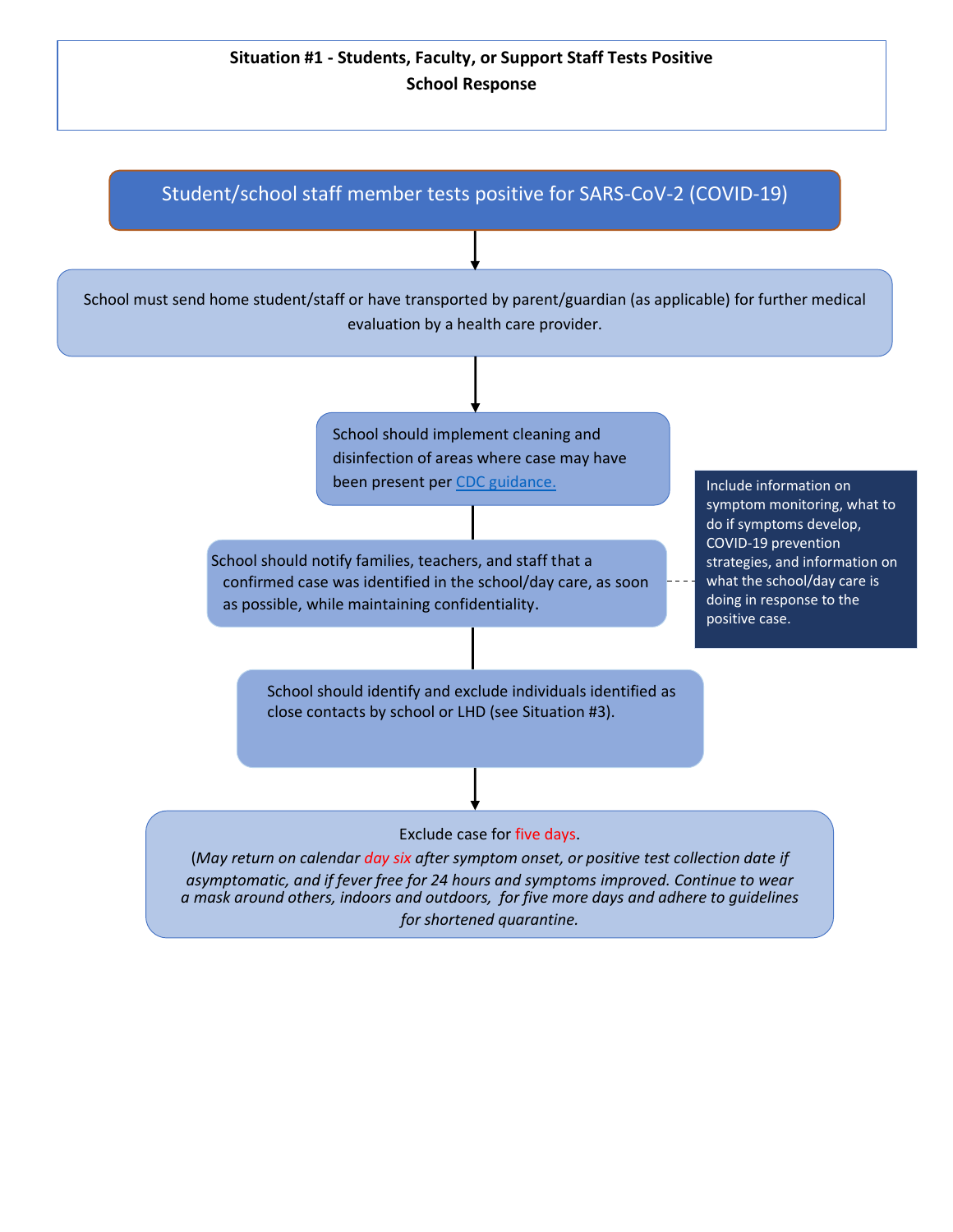## **Situation #2 - Students, Teachers, and Support Staff Exhibiting COVID-19-like Symptoms at School Response**